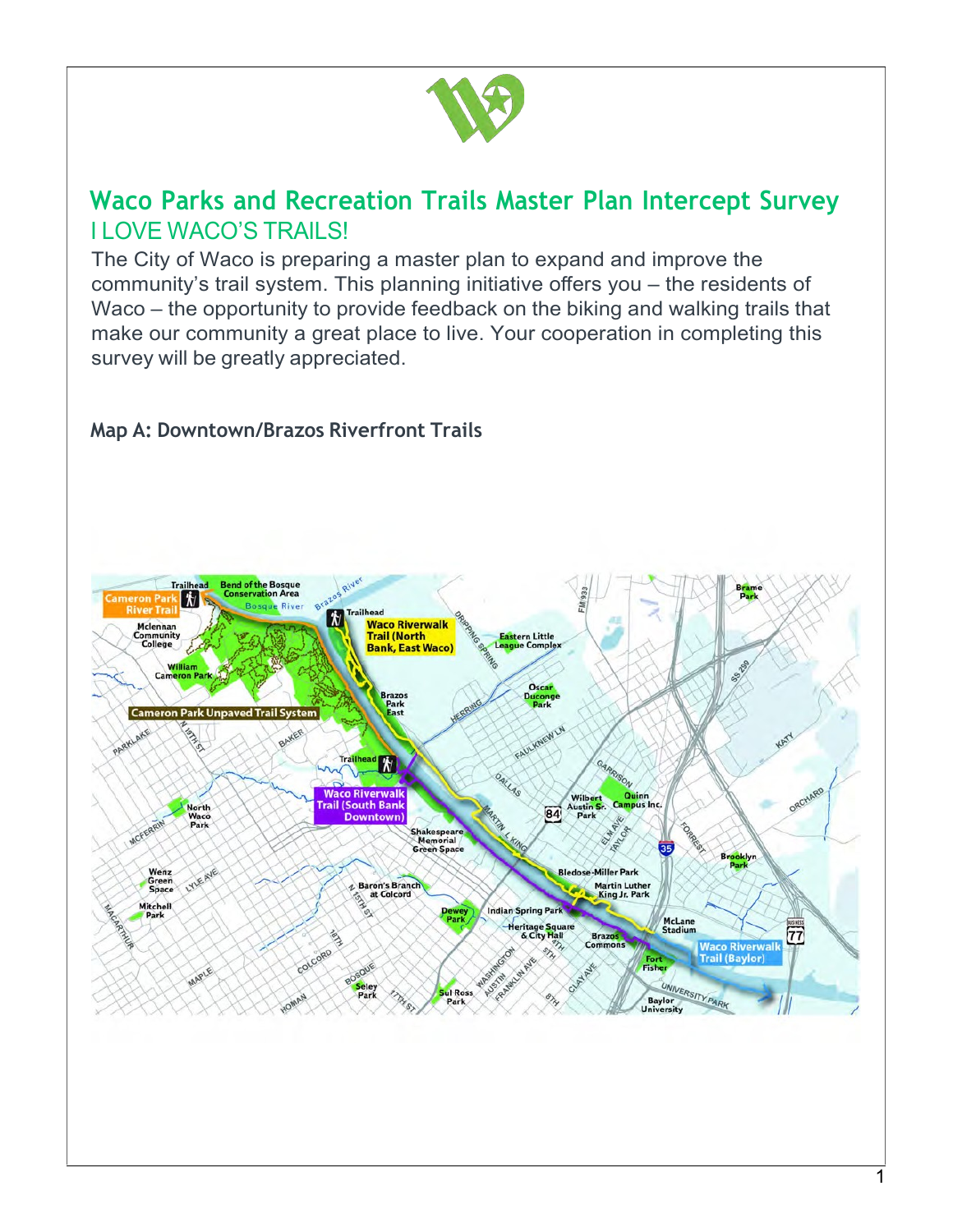## **Map B: Lake Waco Dam Trail**



## **Map C: Cotton Belt Trail**

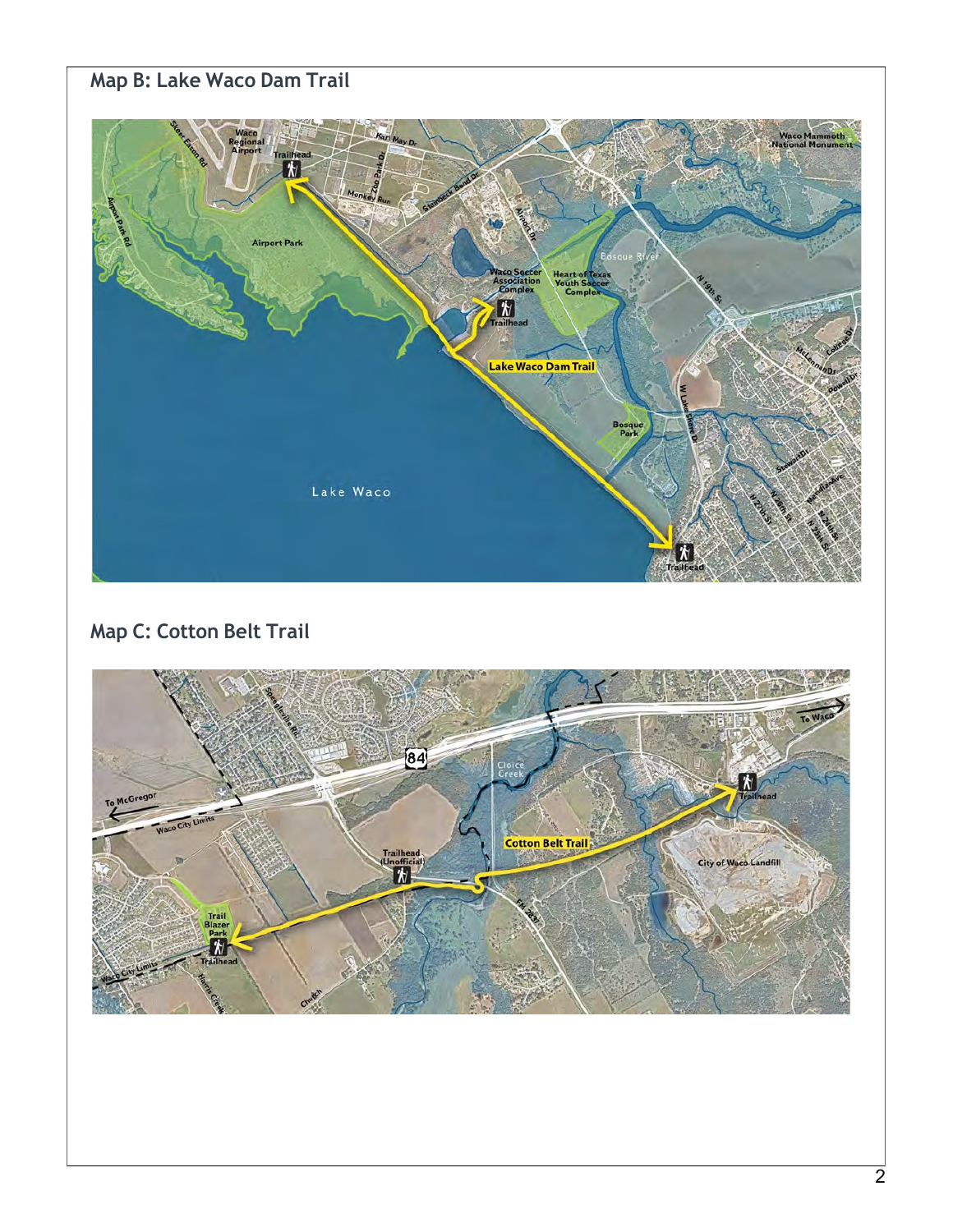| 1. | On which trail were you invited to participate in this survey?                                                                                                                                                                                                                                                                                  |                                                                                                                                                      |
|----|-------------------------------------------------------------------------------------------------------------------------------------------------------------------------------------------------------------------------------------------------------------------------------------------------------------------------------------------------|------------------------------------------------------------------------------------------------------------------------------------------------------|
| 2. | Cameron Park Mountain Bike TrailSystem (Map A, above)<br>Cameron Park Riverfront Trail (Map A,above)<br>Lake Brazos Riverfront Trail (East of IH-35 at Baylor) (Map<br>A, above)<br>Lake Brazos Riverfront Trail (NorthBank, East Waco) (Map<br>A, above)<br>In the last year, which Waco trails have you used/visited (choose all that apply)? | Lake Brazos Riverfront Trail (South Bank, Downtown<br>Waco) (Map A, above)<br>Lake Waco Dam Trail (Map B, above)<br>Cotton Belt Trail (Map C, above) |
|    | Cameron Park Mountain Bike TrailSystem (Map A, above)<br>Cameron Park Riverfront Trail (Map A,above)<br>Lake Brazos Riverfront Trail (East of IH-35 at Baylor) (Map<br>A, above)<br>Lake Brazos Riverfront Trail (NorthBank, East Waco)<br>(Map A, above)                                                                                       | Lake Brazos Riverfront Trail (South Bank, Downtown<br>Waco) (Map A, above)<br>Lake Waco Dam Trail (Map B, above)<br>Cotton Belt Trail (Map C, above) |
| 3. | Which choice best describes the <b>primary reason</b> that you visit/use a trail in Waco? (choose one)<br>Recreation<br><b>Health and Exercise</b><br>Fitness Training (Marathon, triathlon)<br>Communiting/Transportation<br>Other (please specify)                                                                                            |                                                                                                                                                      |
| 4. | What is your <i>primary activity</i> on the trail? (choose one)<br>Walking/Hiking<br><b>Walking Pet</b><br>Jogging/Running<br>Other (Please specify)                                                                                                                                                                                            | Biking<br>Rollerblading/Skating<br>Rolling (Wheelchair)                                                                                              |
| 5. | How Often, on average, do you use a trail? (choose one)<br>Daily<br>Between 3 and 5 times a week<br>1 to 2 times a week<br>Once a week                                                                                                                                                                                                          | A couple times a month<br>A few times a year<br>First time                                                                                           |
| 6. | Generally, when do you use the trail? (choose one)<br>Weekdays<br>Weekends<br><b>Both</b>                                                                                                                                                                                                                                                       |                                                                                                                                                      |
| 7. | How much time do you generally spend on the trail each visit? (choose one)<br>Less than 30 minutes<br>30 minutes to 1 hour<br>1 to 2 hours<br>More than 2 hours                                                                                                                                                                                 |                                                                                                                                                      |